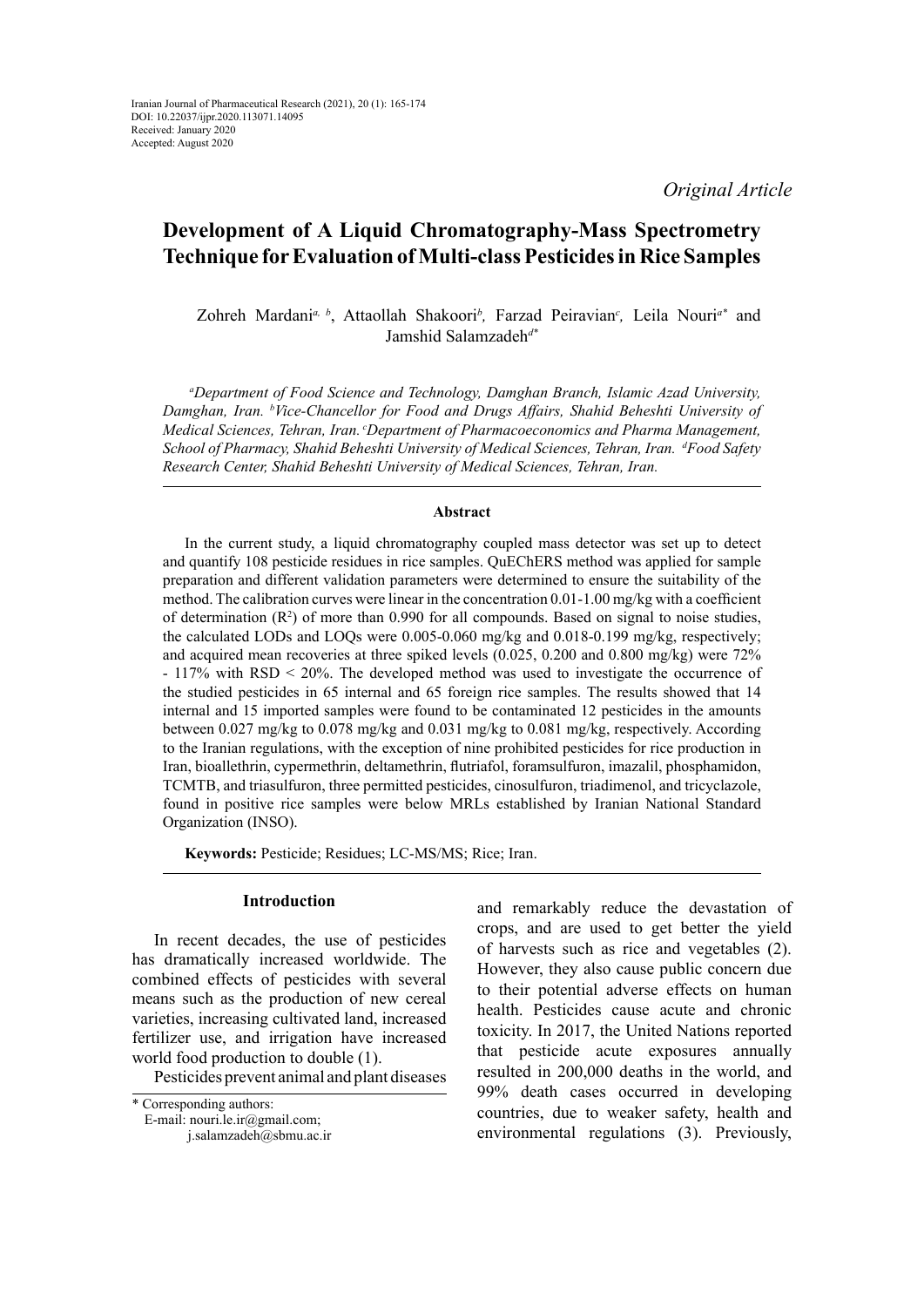a similar investigation had shown that acute pesticide exposures were responsible for 3 million hospitalized cases with nearly 220,000 deaths in the world (4). Nonetheless, chronic exposures to pesticides has been remained one of the main challenges in the human societies and may include carcinogenesis in adults (5) and children (6, 7), teratogenesis (8), liver disorders (9), endocrine disruption (10), and reproductive toxicity (11).

Pesticides are not completely destroyed in environment and their residues can pollute soil, water and crops, and finally the contaminated foodstuffs are consumed by different groups of society (12). Pesticides are used in various stages of crop production, and most residues appear in foodstuffs due to the direct application of a pesticide to a crop or the treatments of food materials. Pesticide residues not only occur in crops but also in animal products such as meat, milk and eggs because of the ingestion of contaminated feed by farm animals. Human exposure to pesticides can occur through dermal contact, oral route, and inhalation. Among them, the oral route is the most common way (13). Despite the toxic effects of pesticides, the use of them for protection and control of crops against pests is inevitable. Therefore, the use of pesticides requires proper management, especially; their oral intake should be restricted. For these reasons, different limiting parameters for pesticides in foodstuffs like maximum residue limits (MRL) have been set up in various countries such as Iran (14) and the European Union (15-17).

Analysis of pesticide residues in foods is a great challenge, because they usually present at low levels in complex matrices (18). Therefore, the control and management of pesticide residues in foods require powerful analytical methods. In recent decades, various advanced instruments have been made for tracing pesticides at nanogram per gram levels in different foods. Among them, gas and liquid chromatography techniques coupled to different detectors especially mass spectrometer (MS), have been widely used in the world. Gas chromatography (GC) methods are suitable for volatile and thermally stable chemicals. Hence, analysis of thermally unstable or non-volatile pesticides;

for instance, benzimidazoles and carbamates, using GC systems is very complicated or inconceivable. To overcome the mentioned challenge, liquid chromatography (LC) combine with diverse detectors chiefly tandem mass spectrometer (MS-MS) provides a powerful tool for analysis of these chemicals in food matrices (19). Despite less selectivity and sensitivity of traditional UV detectors and DADs, in recent years, different ionization techniques *e.g.* atmospheric pressure ionization (API), along with MS instruments have been invented. Taken together, these techniques not only increase the sensitivity of the analysis but also provide cheaper and simpler clean-up procedures (20).

Rice is a popular and main food in the world; including Iran, and every year millions tonnes of this valuable crop are produced. In recent decades, due to the increasing importance of food security, rice production and consumption has been grown in the world and Iran. The application of various pesticides during different stages of cultivation is one of the reasons for increasing rice production (21). Therefore, pesticide residues in rice are predictable, and long-term consumption of contaminated rice can affect human health. For the above reasons, continuous monitoring of pesticides in rice absolutely is an essential need, and obviously, this monitoring requires advanced analytical procedures.

The objects of this investigation were firstly the development of a multi-residue method for the determination of 108 multiclass pesticides in rice, using LC-MS/MS, secondly applying of the validated method for detection and determination of the studied pesticide residues in domestic and imported rice samples collected from Tehran market, IR Iran.

### **Experimental**

## *Chemicals*

All standards of the studied pesticides (Table S1, Supplementary file); triphenylphosphate (TPP) and anhydrous magnesium sulfate (MgSO4) were obtained from Sigma–Aldrich (Germany). Carbofuran-d3 (C-D3) as a surrogate was purchased from Dr. Ehrenstorfer (Germany) and Ammonium formate, methanol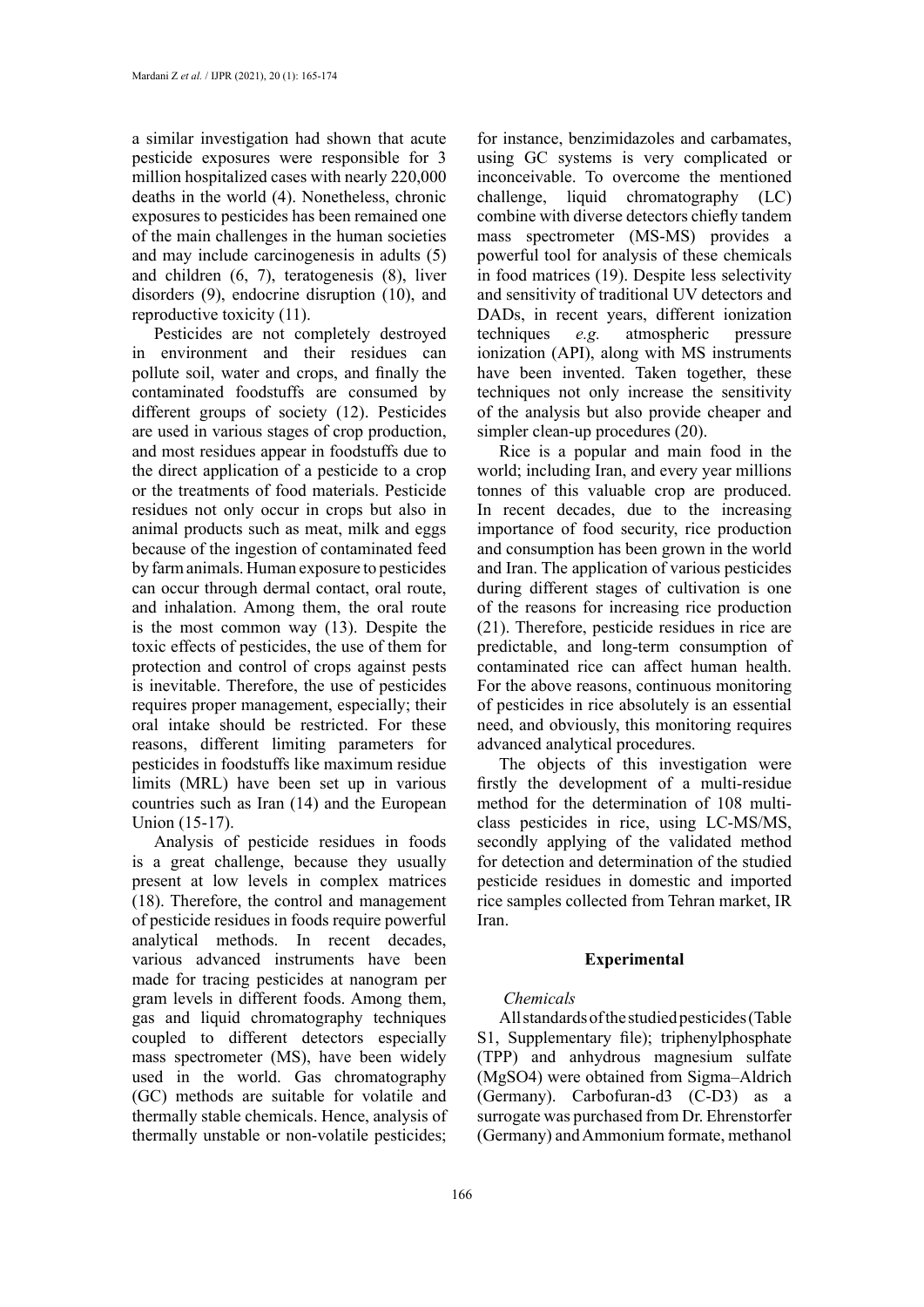(MeOH), and acetonitrile (MeCN) from Acros (Belgium). Ethyl acetate (EtAc), acetic acid (HOAc), and sodium acetate were supplied from Merck (Darmstadt, Germany). Bondesilprimary secondary amine (PSA, 40 μm) was provided from Interchim (France). HPLC grade water  $(H_2O)$  was freshly provided by Milli-Q Plus ultra-pure water system (Millipore, Molsheim, France).

## *Preparations of standards*

According to the solubility of the studied pesticides at 20 ◦C, their standard stock solutions (1000 μg/mL) were prepared in EtAc, with the exception of carbendazim in dimethylformamide, chlormequat, and mepiquat in MeCN and Cartap and Fuberidazole in MeOH. A mixed standard solution (5 μg/mL) was prepared via appropriate dilution of the stock solutions in MeOH containing 0.1% HOAc. A 20 μg/mL solution of triphenylphosphate (TPP) and carbofuran-d3 (C-D3) in EtAc, were applied as internal standard and surrogate, respectively, and an aliquot of 50 μL of their solutions (20 μg/mL) was added to the spiked rice sample. The investigated pesticides were selected according to the Iranian National Standard Organization (INSO) regulations, NO.13120 in cereals or commonly detected pesticides in accordance with the international reports, like of EU and FDA during recent years (14).

## *Rice sample collection*

One hundred and thirty rice samples, including 65 domestic and 65 imported, were collected from different regions of Tehran, in April-May 2019. A mix of 100 g of the rice samples and 100 g of dry ice were ground, right after purchase and stored in a fridge at -20 °C until analysis.

# *Sample preparation*

Sample preparation procedures were carried out by the original QuEChERS method (22). Five grams of homogenized rice sample was weighed into a 50 mL centrifuge tube followed by the addition of internal standard (TPP), C-D3 (0.1 mg/kg) as a surrogate, and for spiking purposes, appropriate amounts of the mixed working standard solution. Then, 10 mL of MeCN was added and vigorously

shacked for 2 min. After the addition of 4 g MgSO4 and 1.5 g sodium acetate, the contents were intensively agitated for 2.0 min again. The mixture was centrifuged for 5 min at  $5433 \times g$ , and 5 mL of the supernatants were evaporated in a nitrogen evaporator at 40 °C until dryness. The residue was reconstructed in 0.5 mL MeCN and vortex mixed for 2.0 min, followed by sonication for 4.0 min. The solution transferred to a micro-tube containing 60 mg anhydrous MgSO<sub>4</sub> and 20 mg PSA, then vortex mixed vigorously for 2 min and centrifuged for 5 min at  $5433 \times g$ . Finally, an appropriate amount of the cleaned extract was transferred into a vial, and 100 μL of the solution was injected into LC-MS/MS.

## *Liquid chromatography*

The analysis of the different pesticides from the samples was accomplished using an Alliance separations module 2695 (Waters, Milford, USA), which consist of a quaternary solvent delivery system, degasser, autosampler, column heater, and diode array detector coupled with a Quattro Micro Triple Quadrupole mass spectrometer (Waters, Micromass, Manchester, UK). Chromatographic separation was performed using an Agilent ZORBAX Eclipse  $XDB-C_{18}$ (Narrow-Bore  $2.1 \times 150$  mm, 3.5-micron) analytical column at a flow rate of 1.0 mL/ min and an injection volume of 100 μL. The mobile phase was 5 mM ammonium formate in methanol (solvent A) and 5 mM ammonium formate in water (solvent B) in a gradient mode and a total analysis time of 30 min. The elution program was as follows: at the start, 30% solvent A and 70% solvent B; the percentage of solvent A was linearly increased to 100% in 20 min, then remained constant for 5 min and ramped to original composition in 5 min. The column temperature was kept constant at 40 °C.

### *Mass spectrometry*

 The triple quadrupole mass detector contained an electrospray source (Z-spray) and analysis was performed in positive ionization mode. MassLynx software, version 4.0, was applied for data acquisition. The electrospray ionization (ESI) parameters were: capillary voltage, 4.12 kV; extractor, 2 V; RF lens, 0.1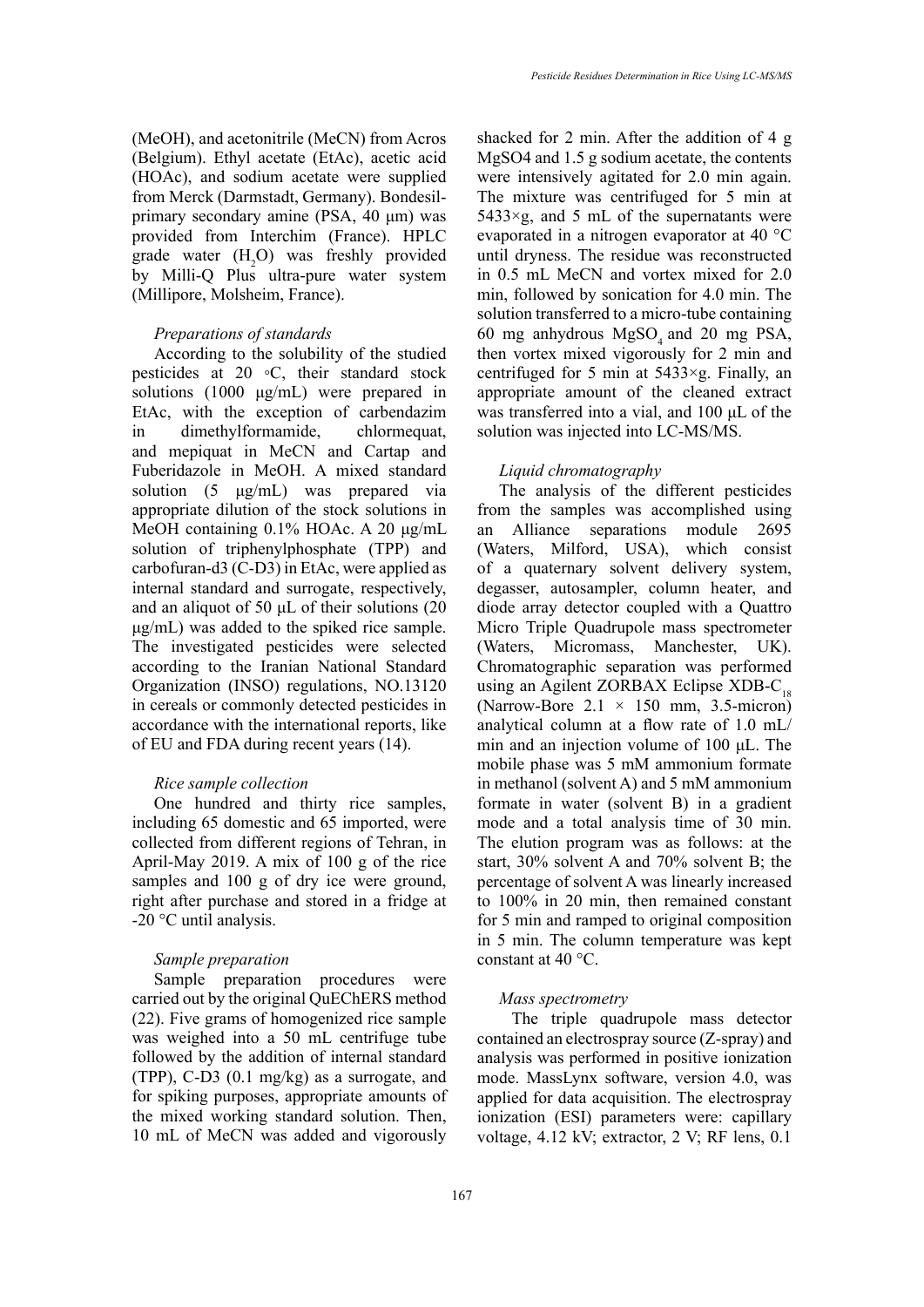V; source temperature, 120 ◦C; desolvation temperature, 300 ◦C; desolvation gas and cone gas (nitrogen 99.99% purity) flow rates, 600 and 50 L/h, respectively. The analyzer parameters were: resolution, 14.6 (unit resolution) for LM1 and LM2 resolution and 14 for HM1 and HM2 resolution; ion energy 1 and 2, 0.3 and 3.0, respectively; entrance and exit energies, 55 and 75 (V); multiplier, 700 (V); collision gas (argon, 99.995%) pressure  $5.35 \times 10^{-3}$  mbar. MS/MS conditions for all pesticides were directed in the positive ionization mode applying multiple reaction monitoring (MRM) with two mass transitions. The product ion with the strongest intensity was used for quantitation, while the other with the lowest intensity was employed for confirmation.

## *Method validation*

The method was validated to assess for linearity, matrix effects, limit of quantification (LOQ), the limit of detection (LOD), accuracy, and precision. Linearity was studied applying spiked calibration curve by analyzing in triplicate six concentration levels, between 0.01 and 1.00 mg/kg. For evaluating the matrix effect, six different concentrations of standards were analyzed in solvent and in the matrix, and the slopes of the calibration curves were compared. Mean recoveries and precisions were calculated by using five spiked blank samples at three concentration levels of 0.025, 0.200, and 0.800 mg/kg on three different days. The LOQs and LODs were estimated based on the signal-to-noise ratio (S/N). The amounts of the studied pesticides in rice samples were obtained by interpolation of the relative peak areas for each pesticide to the internal standard peak area (herein, TTP) in the same sample on the spiked calibration curve. Surrogate  $(C-D_3)$  was used in addition to the internal standard (TPP) in order to better control the assay at all stages of sample preparation and instrumental analysis.

## **Results**

 The linearity of the method was assessed using spiked calibration curves at six levels over the range of 0.01 to 1.00 mg/kg. As shown in Table S2, the linearity within the

studied range was very good for all the studied chemicals, with coefficient of determinations (R<sup>2</sup>) higher than 0.990 in all cases (81.5%  $\ge$ 0.995).

Accuracy and repeatability (precision) of the method were calculated by recoveries and RSD percentage. As shown in Table S3, the mean recoveries obtained for all pesticides at three spike levels were in the range of 72- 117%, and RSDs were in the range of 1-18%.

According to the signal-to-noise studies, the estimated LODs and LOQs for analyzed pesticides were 0.005-0.060 mg/kg and 0.018- 0.199 mg/kg, respectively (Table S3).

In this study for evaluating matrix effects, the obtained slopes in case of spiked calibration curve and solvent-based calibration curve were compared and matrix effects were calculated by means of the following Equation (26):

Matrix effect  $(\% )$  =

 $(1 - Slope (matrix)/slope (solvent)) \times 100$ 

As illustrated in Figure 1, all of the investigated pesticides presented matrix effect where ion suppression and enhancement occurred in 70 compounds (64%) and 39 compounds (36%), respectively.

The validated method was applied for the analysis of 130 rice samples, including 65 domestic and 65 imported, collected from different local markets of 22 different regions in Tehran. The results indicated that 14 internal and 15 imported samples were found to be contaminated 12 pesticides in the amounts between 0.027 mg/kg to 0.078 mg/kg and 0.031 mg/kg to 0.081 mg/kg, respectively.

#### **Discussion**

## *LC- MS/MS determination*

The initial liquid chromatography (LC) method was set up using a methanol and water composition. This mobile phase composition gave very poor response for most pesticides. Therefore, a combination of 0.5 mM ammonium formate/MeOH and H2O containing 0.1% formic acid was used. In the acidic condition, some pesticides gave a better response but it was noticed that formation of sodium adducts as a new challenge, suppressed some pesticide responses such as acephate,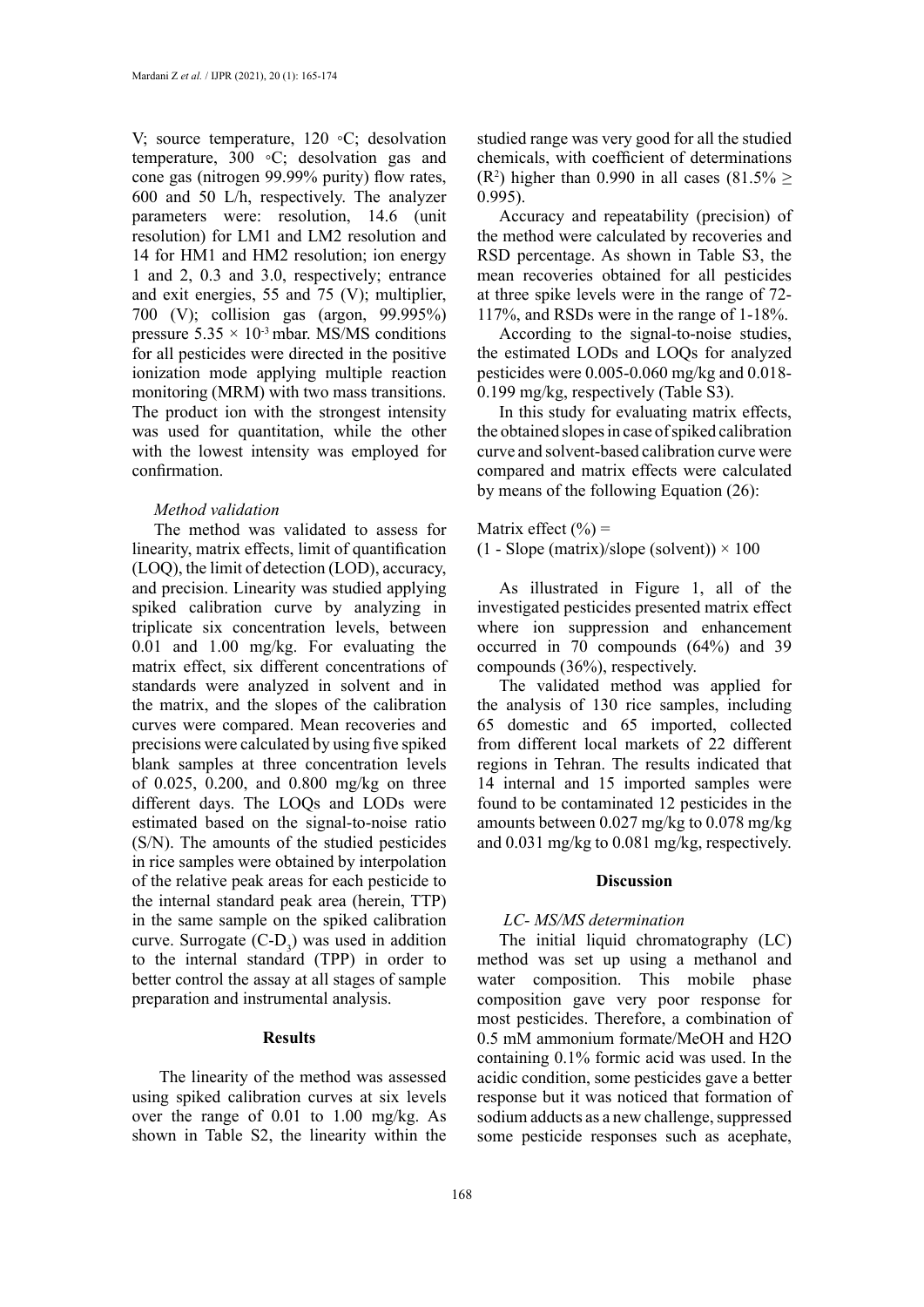

**Figure 1.** Distribution of matrix effects in rice samples.

acetochlor and alachlor. On the other hand, some pesticides, such as cypermethrin gave no response. Some previous studies have shown that the formation of the sodium adducts is suppressed by using ammonium formate buffer (23, 24). Therefore, the gradient profile of 5-mM ammonium formate in MeOH and 5-mM ammonium formate in H2O was used as the final mobile phase. In this situation, most of the pesticides formed [M+H]+ precursor ions, pesticides belonging to quarternary ammonium group including chlormequat and mepiquat appeared as [M]+, and cypermethrin formed ammonium adduct parent ions.

Optimization of MS parameters has a key role in multi-residue analysis and the successful performance of a developed method strongly depends on this stage. The MS parameters of the studied pesticides individually were optimized to obtain the parent ion molecules (precursor ions) and selecting two transitions (daughter ions) with higher molecular mass and better intensity for avoiding the interference of the matrix components. All of the pesticides were optimized in the positive ESI mode and multiple reactions monitoring (MRM). Experiments were directed with a dwell time and inter-channel delay of 0.06 s and 0.1 s, respectively. The optimization of the parent ions, daughter ions, cone voltage (CV) and collision energy (CE) was done through direct injection of the single pesticide standard

solutions (1 μg/mL in ammonium formate 5 mM/MeOH) into the mass spectrometer applying a syringe pump at flow rate 10 μL/min. After optimization, CVs and CEs of different transitions were in the range 10-53 (V) and 8-45 (eV), respectively. For each chemical, two transitions or daughter ions were selected, the most intense transition for quantitation, and the other for confirmation (Table S1). The time-scheduled data acquisition sequence was conducted in eight functions, ranged from 22 to 32 MRM channels.

In order to achieve maximum responses (parent and daughter ions), different parameters of the MS ion source such as capillary voltage (4.12 V), source temperature (120◦ C), desolvation gas temperature (300 ◦C) were optimized. Desolvation gas and cone gas (nitrogen) flow-rates were set at 50 L/h and 600 L/h, respectively. Pesticides were identified in accordance with their retention times, target  $(1<sup>st</sup> transition)$ , qualifier  $(2<sup>nd</sup> transition)$  ions and ion ratios (the ratio of the intensity of 1st transition to  $2<sup>nd</sup>$  transition). The quantitation was based on the peak area ratio of the targets to that of the internal standard. Table S1 gives a summary of the mass data obtained for the studied pesticides in MRM mode.

## *Matrix effects*

Co-extraction of matrix components with desired analytes (matrix effects) is a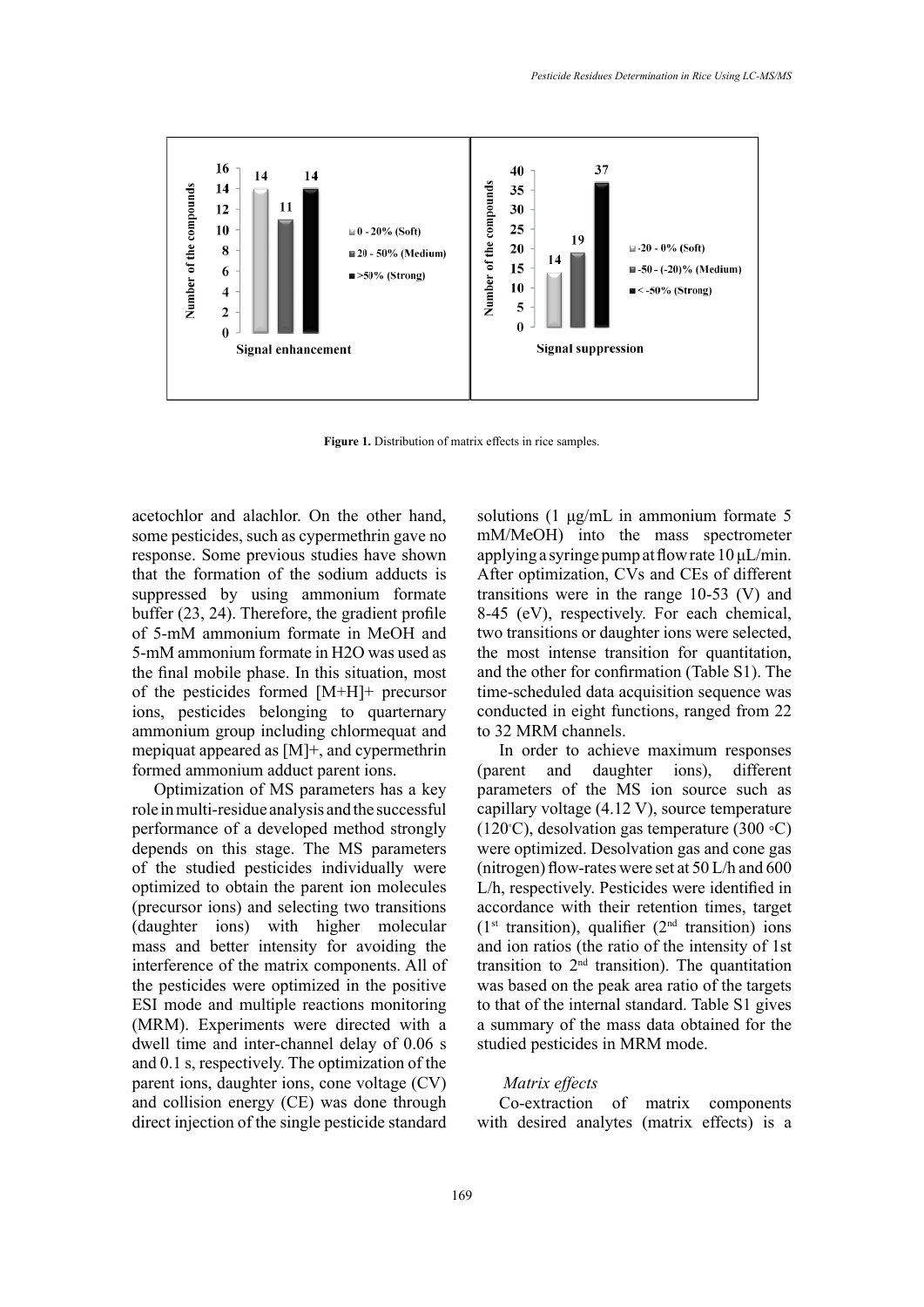major challenge in food residue analysis. Matrix effects result to signal suppression or enhancement of target compounds and can strongly influence quantitative analysis of chemicals at low levels; also, it can extremely affect the performance of the method (25). Agricultural products, including rice, have a complex structure due to their various molecules. Therefore, in the analysis process, rice molecules can interfere with analyte molecules and falsely increase or decrease the signal intensity of the analytes (false positive or false negative). Matrix effects were estimated applying the ratio of the slopes of spiked calibration curves and solvent-based calibration curves.

 If the percentage of calculated matrix effect is positive, signal enhancement occurs and if it is negative, it indicates signal suppression. Depending on the obtained values of the matrix effects formula, various matrix effects could be observed. In this study, the resulted matrix effects were classified into soft, moderate and strong. Soft matrix effect occurred when an evaluated percentage was between -20% and 0% or between 0% and 20%. When the values were between -50% and -20% or 20% and 50%, medium matrix effects occurred. The percentage values less than -50% or above 50% considered as a strong matrix effect (Table S2).

The results showed that all the studied compounds presented matrix effect in the form of ion enhancement or suppression (Figure 1). In the case of suppression, 14 out of 108 compounds (13%) presented soft matrix effect while medium and strong matrix effects observed for 19 compounds (17%) and 37 compounds (34%), respectively. Soft, medium and strong signal enhancement occurred in 14 (13%), 11 (10%) and 14 (13%) studied pesticides, respectively. Thus, for overcoming matrix effect and avoiding any under or over estimations, spiked calibration curves were plotted for determination of studied pesticides.

### *Validation studies*

The regression equation  $(y = ax + b)$  and coefficient of determinations  $(R^2)$  was applied to assessed the linearity. The analytical calibration curves showed that  $\mathbb{R}^2$  values were greater than 0.990. Therefore, there was

a very good linear relationship between the concentrations of the studied chemicals and the areas under their chromatograms. Spiked rice samples at three levels *i.e.* 0.025, 0.200 and 0.80 mg/kg were prepared for evaluating of the pesticide recoveries. Extraction method was performed five times at each spiking level in three different days (each day 15, totally 45 spike levels). For data analysis, the ratio of a pesticide peak area/ TPP peak area was calculated and the concentration of each pesticide determined by spiked calibration curves. In each series of analysis, a blank rice sample was used. As shown in Table S3, mean and total recoveries and RSDs at three spiked levels were calculated and results indicated that 96% recoveries were in the range of 80- 110% and 92% and RSDs were below 15% (Figure 2). The recoveries and repeatabilities, for all pesticide, were in the acceptable range recommended by the SANTE/12682/2019 the European Quality Control Guidelines *i.e.*70– 120% for recoveries and  $RSD < 20\%$  (27).

#### *Surrogate spike control of the method*

Stability of a validated method may gradually change in routine residue analyses. The changes may occur at all stages of the analysis and in most cases are completely hidden. If these likely alterations are not recognized, they cause serious errors in the obtained results. As a practical approach, surrogate spikes are used to prove an assay method is in control. These chemicals are distinctly different to the analytes but are very similar in chemical properties and have the same manners during sample preparation and analysis (28). Among chemicals, deuterated analogs of the analytes can be ideal surrogates because chemically, they behave like the analytes and cannot be present in the sample originally. These compounds are added at a known concentration to the samples and the blanks prior to sample preparation and supply a measure of the complete efficiency of the method. Practically, the surrogate recoveries are calculated for any run and unusually high or low recoveries indicate a difficulty, such as pollution or instrument fault (29).

In the present study,  $C-D_3$  was used as surrogate (Figure 3). This compound was spiked to the blanks, the real samples and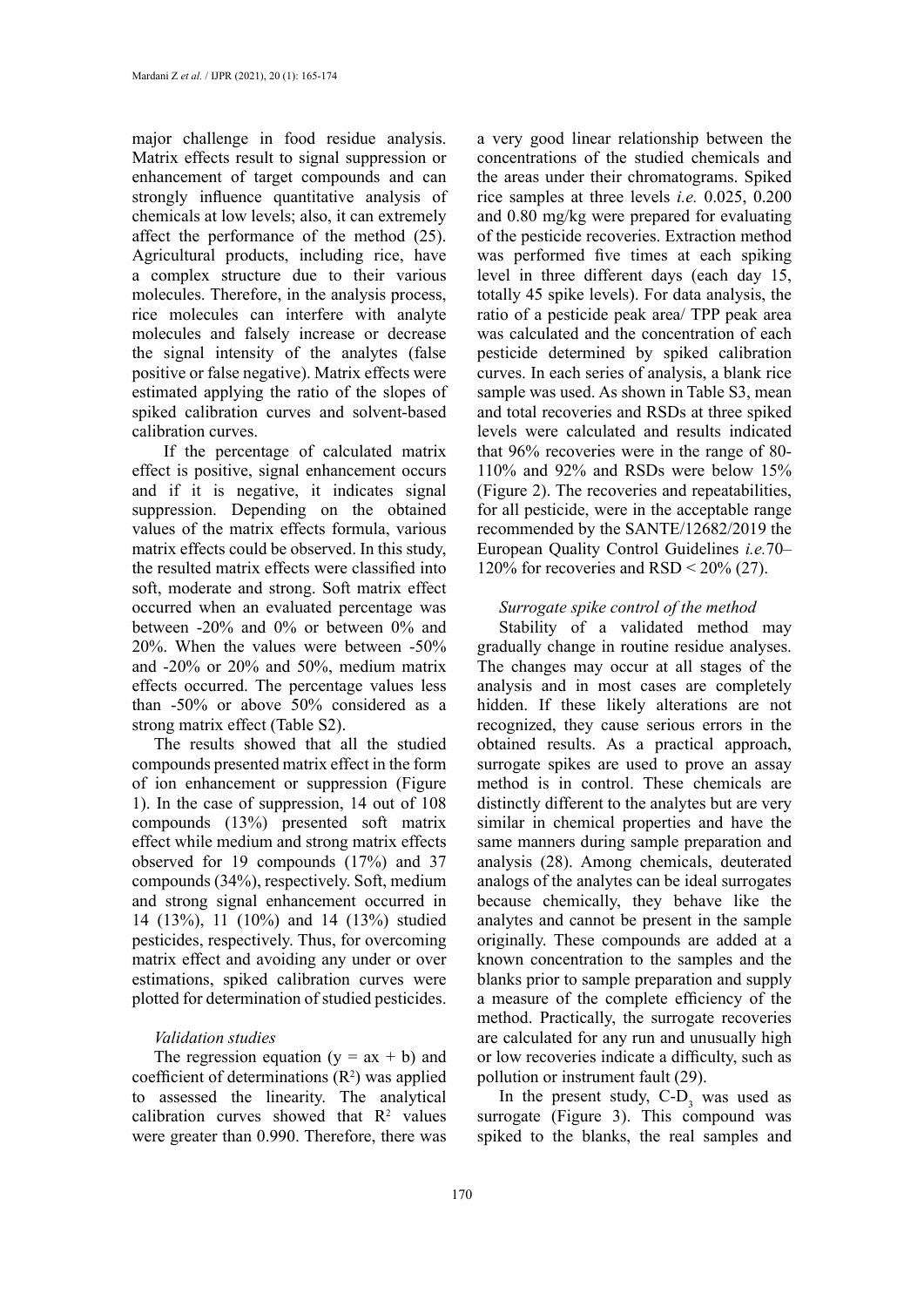the quality control samples at concentration of 0.200 mg/kg. According to Table S3, total mean recovery obtained for  $C-D<sub>3</sub>$  was 96% with RSD of 2%.

#### *Application of the method to real samples*

One of the aims of this study was to use the developed method for the analysis of the investigated pesticide residues in real rice samples collected from different local markets of Tehran. Iran is one of the most important rice producing countries in the world. However, due to high domestic consumption, it also imports large quantities of rice annually. Therefore, both domestic and imported rice samples (65 samples from each group) were collected and analyzed based on the developed method. In order to prevent the molecular degradation of pesticides, the rice samples were immediately transferred to the laboratory and stored in the freezer  $(-20 \circ C)$  until analysis.

The results indicated that 29 of domestic or imported rice samples (22%) were contaminated with 12 pesticides. As shown in Table S4, in domestic samples bioallethrin was the most common pesticide residue detected (found in 7.7% of samples) followed by deltamethrin, triadimenol, cinosulfuron, cypermethrin, foramsulfuron, imazalil tricyclazole. In imported rice samples, phosphamidon was the most common pesticide residue detected (6.1% of samples) followed by triasulfuron, bioallethrin, TCMTB, cinosulfuron, flutriafol triadimenol and tricyclazole.

From 12 detected pesticides in rice samples, according to Iranian regulation, three pesticides including cinosulfuron, triadimenol and tricyclazole are permitted to be used for rice production. In this study, the concentrations of these pesticides were below MRLs. However, the nine other detected pesticides are prohibited for rice cultivation in Iran and their presence in the samples is great concern. In domestic samples, permitted and prohibited pesticides were found in 6% and 15% of the samples, respectively. On the other hand, in imported samples, 3% and 20% of the samples were polluted with permitted and prohibited pesticides, respectively. In total, from 130 samples, permitted and prohibited pesticides were found in 5% and 17% of samples, respectively (Figure 4).



Figure 2. Total recoveries (Left) and RSDs obtained (Right) for investigated pesticides at three spike levels.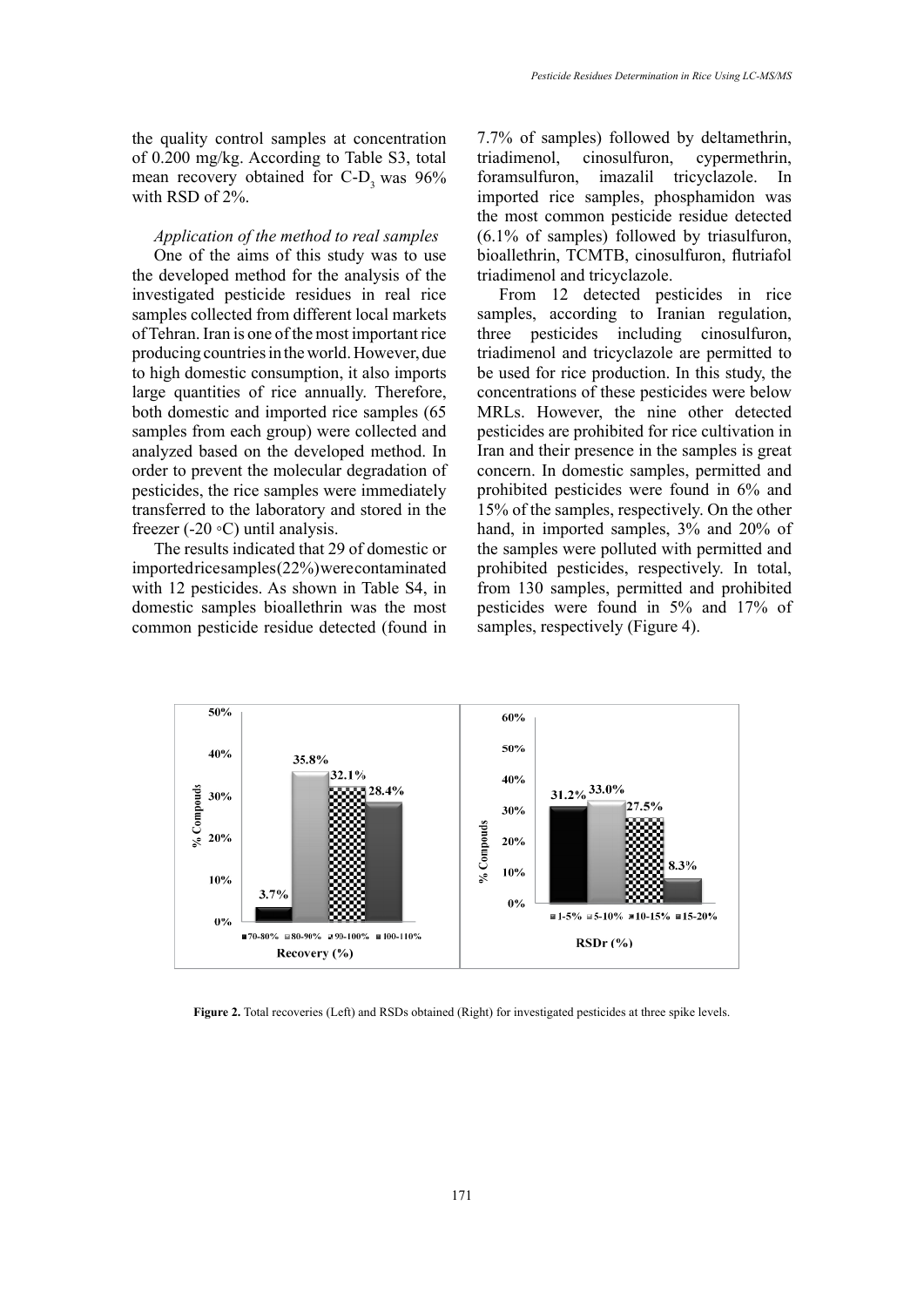

**Figure 3.** Chemical structure of carbofuran-d3.



**Figure 4.** The percentage of contamination to permitted and prohibited pesticides in total, domestic and imported rice samples.

#### **Conclusion**

A multi-residue LC-MS/MS method using QuEChERS sample preparation was developed and applied for simultaneous analysis of 108 pesticides in rice samples. Validation studies showed excellent recoveries and repeatabilities with good linearity for all the chemicals. Matrix effect studies showed signal suppressions or enhancements for all analytes. Thus, the use of spiked calibration curves reduced adverse matrix-related effects. The developed method was used for analyses of 130 real rice samples. Twelve pesticides were detected and determined in positive samples. Seven samples were contaminated with cinosulfuron, triadimenol

and/or tricyclazole at the levels below Iranian maximum residue limits (MRLs) in rice. Twenty two out of one hundred thirty (17%) samples were contaminated with prohibited pesticides.

#### **References**

- (1) Phipps RH and Park JR. Environmental benefits of genetically modified crops: global and european perspectives on their ability to reduce pesticide use. *J. Anim. Feed Sci*. (2002) 11: 1-18.
- (2) Fernando PC. Agriculture, pesticides, food security and food safety. *Environ. Sci. Policy* (2006) 9: 685- 92.
- (3) NU news. UN human rights experts call for global treaty to regulate dangerous pesticides. (2017)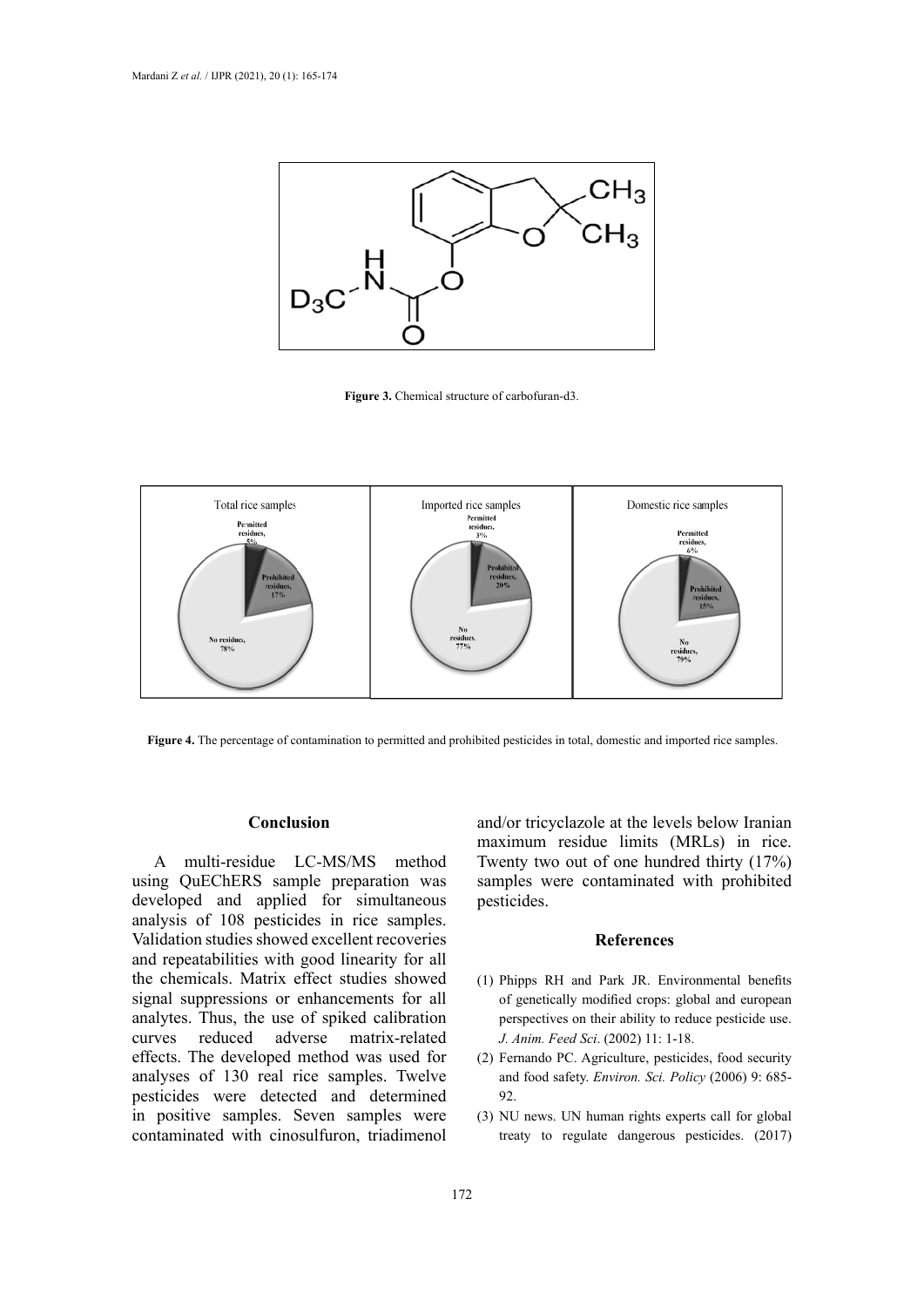[https://news.un.org/en/story/2017/03/552872-un](https://news.un.org/en/story/2017/03/552872-un-human-rights-experts-call-global-treaty-regulate-dangerous-pesticides)[human-rights-experts-call-global-treaty-regulate](https://news.un.org/en/story/2017/03/552872-un-human-rights-experts-call-global-treaty-regulate-dangerous-pesticides)[dangerous-pesticides.](https://news.un.org/en/story/2017/03/552872-un-human-rights-experts-call-global-treaty-regulate-dangerous-pesticides)

- (4) Nguyen HH. Safe Use: Regulator's Point of View. In: Pimentel D. (editor). *Encyclopedia of Pest Management. Volume 2.* Taylor & Francis Group, New York (2007) 591–3.
- (5) Valery NR, Valery AK and Vladimir ST. Nongenotoxic (epigenetic) carcinogens: Pesticides as an example. A critical review. *Teratog. Carcinog. Mutagen*. (2000) 20: 229-40.
- (6) Reynolds P, Von Behren J, Gunier RB, Goldberg DE, Hertz A and Harnly ME. Childhood cancer and agricultural pesticide use: an ecological study in California. *Environ. Health Perspect*. (2002) 110: 319-24.
- (7) Joanna J, Wojciech H, Carolina J, Christofer L, Sandra C, Peter Van Den H, Margaret S and Rolf Z. Adverse health effects of children's exposure to pesticides: What do we really know and what can be done about it. *Acta Paediatr*. (2006). 95 (Suppl) 453: 71-80.
- (8) Longo LD. Environmental pollution and pregnancy. *Am. Obstet. Gynaecol.* (1980) 137: 162-73.
- (9) Schulte-Hermann R. Induction of liver growth by xenobiotic compounds and other stimuli. *CRC Crit. Rev. Toxicol*. (1974) 3: 97-158.
- (10) Gellert RJ. Kepone, mirex, dieldrin, and aldrin: estrogenic activity and the induction of persistent vaginal estrus and an ovulation in rats following neonatal treatment. *Environ. Res*. (1978) 16: 131-8.
- (11) Pages N, Sauviat MP, Bouvet S and Goudey-Perriere F. Reproductive toxicity of lindane. *J. Social Biology*. (2002) 196: 325-38.
- (12) Salamzadeh J, Shakoori A and Vahideh Moradi. Occurrence of multiclass pesticide residues in tomato samples collected from different markets of Iran. *J. Environ. Health Sci. Engineer*. (2018) 16: 1-9.
- (13) David P. Environmental and economic costs of the application of pesticides primarily in the united states. *Environ. Dev. Sustain*. (2005) 7: 229–52.
- (14) Iranian National Standards Organization. Pesticides - Maximum residue limit of pesticides - Cereals, INSO 13120, 1st Revision (2016). 4-14. http:// standard.isiri.gov.ir/StandardView.aspx?Id=46960.
- (15) European Union. 1976. Council Directive of 23 November 1976. Off J Eur Union L. 340/26. https://eur-lex.europa.eu/legal-content/EN/TXT/ HTML/?uri=CELEX:31976L0895&from=EN.
- (16) European Union. 1986. Council Directive of 24 July 1986. Off J Eur Union L. 221/37. [https://](https://eur-lex.europa.eu/legal-content/EN/TXT/HTML/?uri=CELEX:31986L0362&from=EN) [eur-lex.europa.eu/legal-content/EN/TXT/](https://eur-lex.europa.eu/legal-content/EN/TXT/HTML/?uri=CELEX:31986L0362&from=EN) [HTML/?uri=CELEX:31986L0362&from=EN](https://eur-lex.europa.eu/legal-content/EN/TXT/HTML/?uri=CELEX:31986L0362&from=EN).
- (17) European Union. 1990. Council Directive of

27 November 1990. Off J Eur Union L. 350/71. https://eur-lex.europa.eu/legal-content/EN/TXT/ HTML/?uri=CELEX:31990L0362&from=EN.

- (18) Shakouri A, Yazdanpanah H, Shojaee MH and Kobarfard F. Method development for simultaneous determination of 41 pesticides in rice using LC-MS/ MS technique and its application for the analysis of 60 rice samples collected from Tehran market*. Iran. J. Pharm. Res*. (2014) 13: 927-35.
- (19) Lee SW, Choi JH, Cho SK, Yu HA Abd El-Aty AM and Shim JH. Development of a new QuEChERS method based on dry ice for the determination of 168 pesticides in paprika using tandem mass spectrometry. *J. Chromatogr. A* (2011) 1218: 4366– 77.
- (20) Alder L, Greulich K, Kempe G and Vieth B. Residue analysis of 500 high priority pesticides: better by GC-MS or LC-MS/MS. *Mass Spectrom. Rev*. (2006) 25: 838-65.
- (21) Lucia P, Verónica C, Horacio H and Amadeo RFA. Evaluation of various QuEChERS based methods for the analysis of herbicides and other commonly used pesticides in polished rice by LC–MS/MS. *Talanta* (2011) 83: 1613-22.
- (22) Anastassiades M, Lehotay SJ, Stajnbaher D and Schenck FJ. Fast and easy multiresidue method employing acetonitrile extraction/partitioning and "dispersive solid-phase extraction" for the determination of pesticide residues in produce. *J. AOAC Int.* (2003) 86: 412-31.
- (23) Maurice H and Andar de K. Comprehensive multiresidue method for the target analysis of pesticides in crops using liquid chromatography–tandem mass spectrometry. *J. Chromatogr. A* (2007) 1154: 3-25.
- (24) [Jansson C](http://www.ncbi.nlm.nih.gov/pubmed?term=Jansson%20C%5BAuthor%5D&cauthor=true&cauthor_uid=14760853), [Pihlström T,](http://www.ncbi.nlm.nih.gov/pubmed?term=Pihlstr%C3%B6m%20T%5BAuthor%5D&cauthor=true&cauthor_uid=14760853) [Osterdahl BG](http://www.ncbi.nlm.nih.gov/pubmed?term=Osterdahl%20BG%5BAuthor%5D&cauthor=true&cauthor_uid=14760853) and [Markides](http://www.ncbi.nlm.nih.gov/pubmed?term=Markides%20KE%5BAuthor%5D&cauthor=true&cauthor_uid=14760853) [KE.](http://www.ncbi.nlm.nih.gov/pubmed?term=Markides%20KE%5BAuthor%5D&cauthor=true&cauthor_uid=14760853) A new multi-residue method for analysis of pesticide residues in fruit and vegetables using liquid chromatography with tandem mass spectrometric detection. *J. Chromatogr. A* (2004) 1023: 93-104.
- (25) Bueno MJ, Agüera A, Hernando MD, Gómez MJ and Fernández-Alba AR. Evaluation of various liquid chromatography-quadrupole-linear ion trapmass spectrometry operation modes applied to the analysis of organic pollutants in wastewaters. *J. Chromatogr. A* (2009) 1216: 5995-6002.
- (26) Pareja L, Martínez-Bueno MJ, Cesio V, Heinzen H and Fernández-Alba AR. Trace analysis of pesticides in paddy field water by direct injection using liquid chromatography-quadrupole-linear ion trap-mass spectrometry. *J. Chromatogr. A* (2011) 1218: 4790-8.
- (27) European Commission, directorate General for Health and Food Safety, commission working document SANTE/12682/2019, Guidance document on analytical quality control and method validation